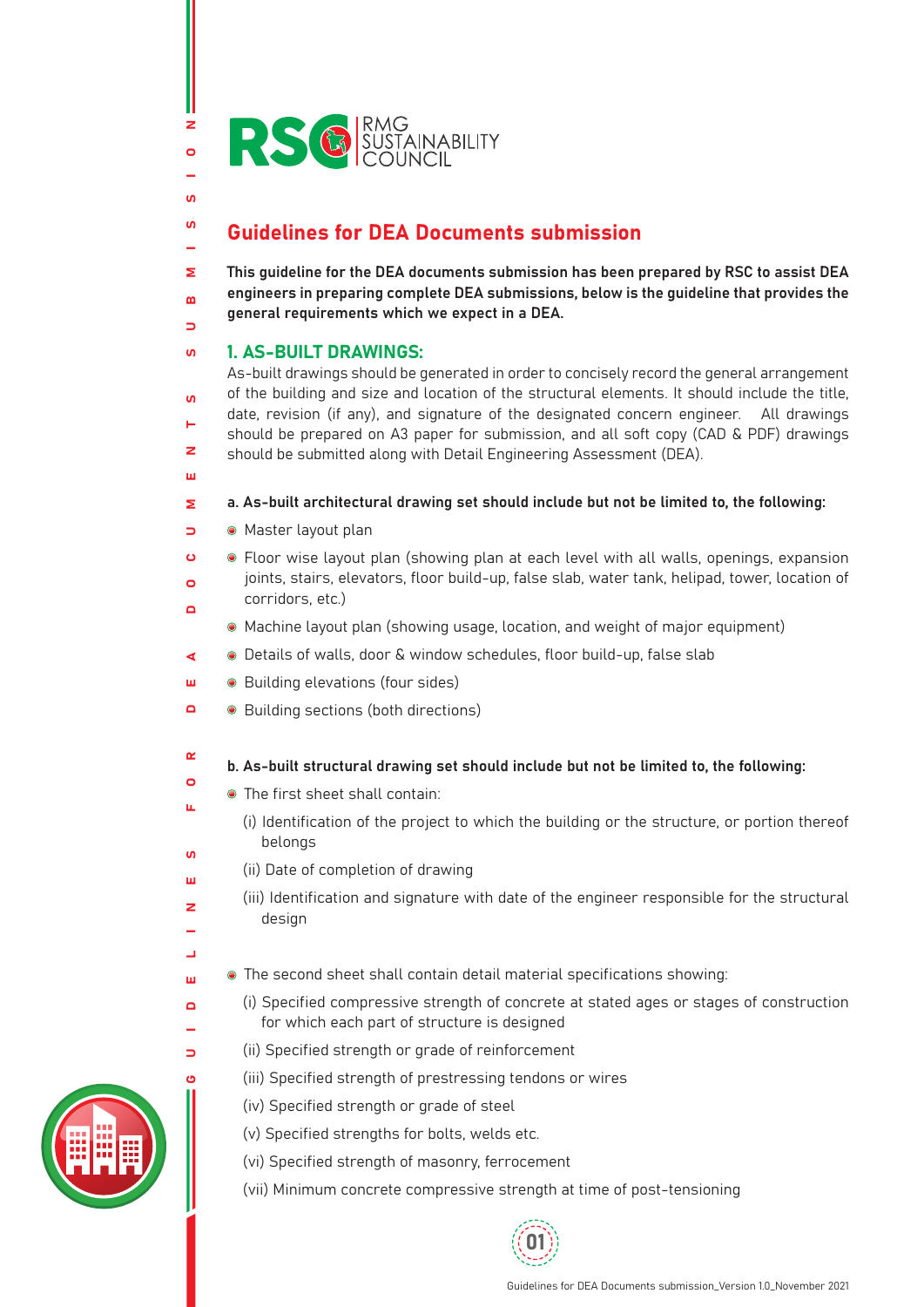- (viii) Stressing sequence for post-tensioning tendons
- (ix) General notes indicating clear cover, development lengths of reinforcements, or any other design parameter relevant to the member or connection details provided in drawings to be followed, as applicable, and
- (x) Identification and signature with date of the Engineer responsible for the structural drawing/design.
- Drawing sheets, other than the first two, shall include following:  $\mathbf{a}$ 
	- (i) Structural detail and layout plan of foundation, column, beam, shear wall, slab, rafter's, joists, purlin, flange brace & strut, bracing, truss, connections etc.) whichever is applicable for a particular construction
	- (ii) For bolt connected members, connection types such as slip, critical, tension or bearing type, shall be indicated on the drawing
	- (iii) For weld connected members, welding types, lengths and locations etc. shall be indicated on the drawing
	- (iv) Lapping, bends, and development length, stiffener details shall be indicated on the drawing
	- (v) Floor levels, column centers and offset etc., shall be dimensioned
		- (vi) Each drawing sheet shall also contain the signature with date of the engineer responsible for the structural design
	- Drawings shall be prepared to a scale large enough to show the information clearly and the scales shall be marked on the drawing sheets.

#### 2. ENGINEERING TESTS:  $\blacksquare$

### a. Concrete.

 $\overline{z}$  $\circ$ 

 $\overline{u}$  $\mathbf{u}$ 

Σ

 $\Rightarrow$  $\overline{u}$ 

 $\overline{10}$ ш  $\overline{z}$ ш Σ  $\Rightarrow$  $\ddot{\mathbf{c}}$  $\overline{a}$  $\Box$ 

◀ ш

 $\Box$ 

 $\Rightarrow$ 

GUIDELINES FOR DEA DOCUMENTS SUBMISSION  $\alpha$ Existing concrete strength should be determined using 100mm diameter concrete core to  $\bullet$ estimate strength capacity of all key structural elements. Areas where samples are to be taken from should be discussed with RSC and marked on the drawing. The number of core ù. specimens required to estimate the concrete strength is determined based on Engineer's assessment. However, a minimum of four 100mm (4in) diameter cores should be taken to  $\mathbf{u}$ 

determine the strength of the concrete. ш

All samples are to be tested at Bureau of Research Testing & Consultation (BRTC),  $\overline{z}$ Bangladesh University of Engineering and Technology (BUET) or University Grants Commission of Bangladesh (UGC) approved Universities. Follow ACI 562 in conjunction  $\overline{\phantom{0}}$ with ACI214.4R to evaluate concrete strength from core test results. Reliance on rebound hammer result will not be accepted. ш

The use of Cut and Pull Out (CAPO) testing can be considered in conjunction with core testing with the use of the correlation testing of concrete with reference to the aggregate type.



## b. Reinforcement.

The strength and type of reinforcement used in RC element should be determined by lab test. Scanning of reinforced concrete element should be performed in order to determine the size/quantity/spacing of the reinforcement provided.

All soft copies of the test result should be submitted along with DEA.

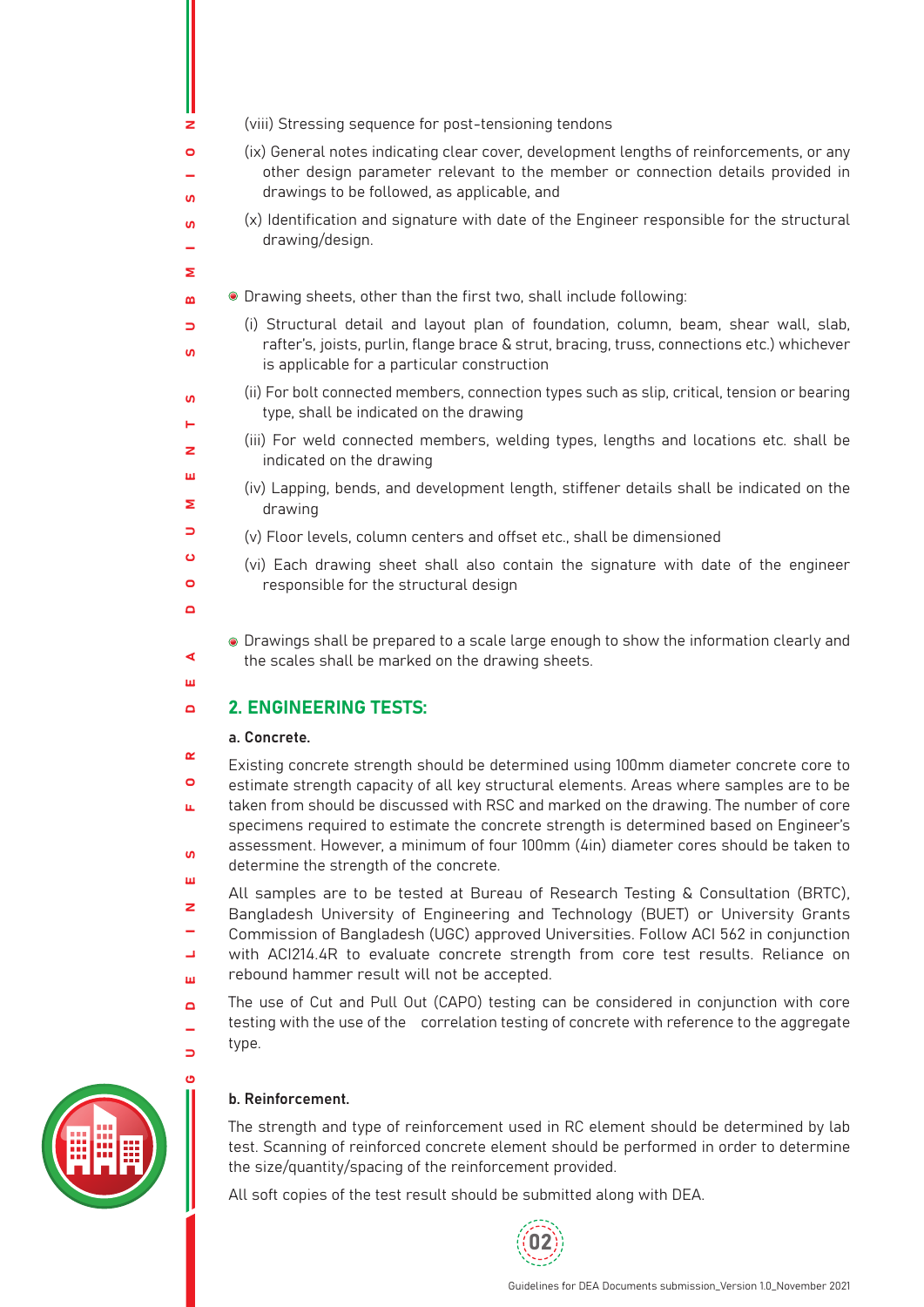#### c. Subsoil Investigation Report z

The subsoil investigation report must be submitted. Existing foundation shall be verified,  $\mathbf{O}$ and adequacy shall be checked. Sufficient on site opening up to be carried out to test or

investigate the foundation system, bearing levels, bearing capacities and condition of the  $\overline{u}$ 

representative sample of elements below ground for size, corrosion and condition.  $\overline{u}$ 

Conduct a subsoil investigation at the close vicinity of the structure if required to determine the bearing capacities for existing building<sup>1</sup>. Σ

All sample locations are required to be mentioned in the layout plan. All soft copies of the  $\mathbf{a}$ test result should be submitted along with the DEA.  $\Rightarrow$ 

## 3. LOADING:

 $\overline{u}$ The structural assessment of the building should be initially considered based on the existing loading on the structure as observed during the survey. The assessment should н consider the self-weight of all structural and non-structural elements (dead load) and all  $\overline{z}$ observed super imposed dead loads including render, finished, floor build-ups, ceilings, ш equipment, water tanks etc. Σ

Imposed loading on all floors (except roof) should be taken as a minimum of  $2kN/m^2$  as  $\Rightarrow$ agreed by the Tripartite for existing building<sup>1</sup>. The imposed loading on all floors for interim<sup>2</sup>  $\ddot{\mathbf{c}}$ and new building3 should be taken using BNBC 2006 and BNBC 2020 respectively. However,

 $\bullet$ if the imposed loads observed on site exceed this value (floor usage, storage etc.), the higher

values should be used. Point loads due to heavy equipment should be considered where  $\overline{\mathbf{a}}$ appropriate.

For load combination BNBC 2020/BNBC 2006 /RSC Technical Guidelines (Standard) Article: ∢ 8.12.1 should be the followed as per RSC Technical Guidelines (Standard). ш

## $\Gamma$

 $\overline{\phantom{0}}$ ш  $\Box$ 

 $\Rightarrow$ 

 $\overline{u}$ 

## 4. LOAD PLANS:

GUIDELINES FOR DEA DOCUMENTS SUBMISSION  $\alpha$ Load Plans for every floor shall be prepared that reflect the actual use of the factory including actual material and work product loads as typically stored at maximum density.  $\bullet$ Load plans will clearly show measured aisle widths and extent of loading areas. Load ù. plans, duly approved by the Engineering Team shall be posted by the factory owner at each floor level. Storage areas shall be clearly marked to indicate maximum allowable  $\mathbf{u}$ stored height of typical stacked materials. Each piece of factory equipment, such as ш generators, washing machines, and dryers, should be weighed and the load plan should  $\overline{z}$ include plan dimensions.

In the case of structural member deficiencies, an interim load plan must be prepared and followed until the remediation work is completed.



- 1. Existing Buildings Building: which are constructed and occupied prior 24 November 2013.
- 2. Interim Construction or Building: Buildings which are constructed and occupied from 24 November 2013 prior 11 February 2021.
- 3. New Construction or Building: Buildings which are constructed and occupied with approved design from the appropriate building approval authority from 11 February 2021.

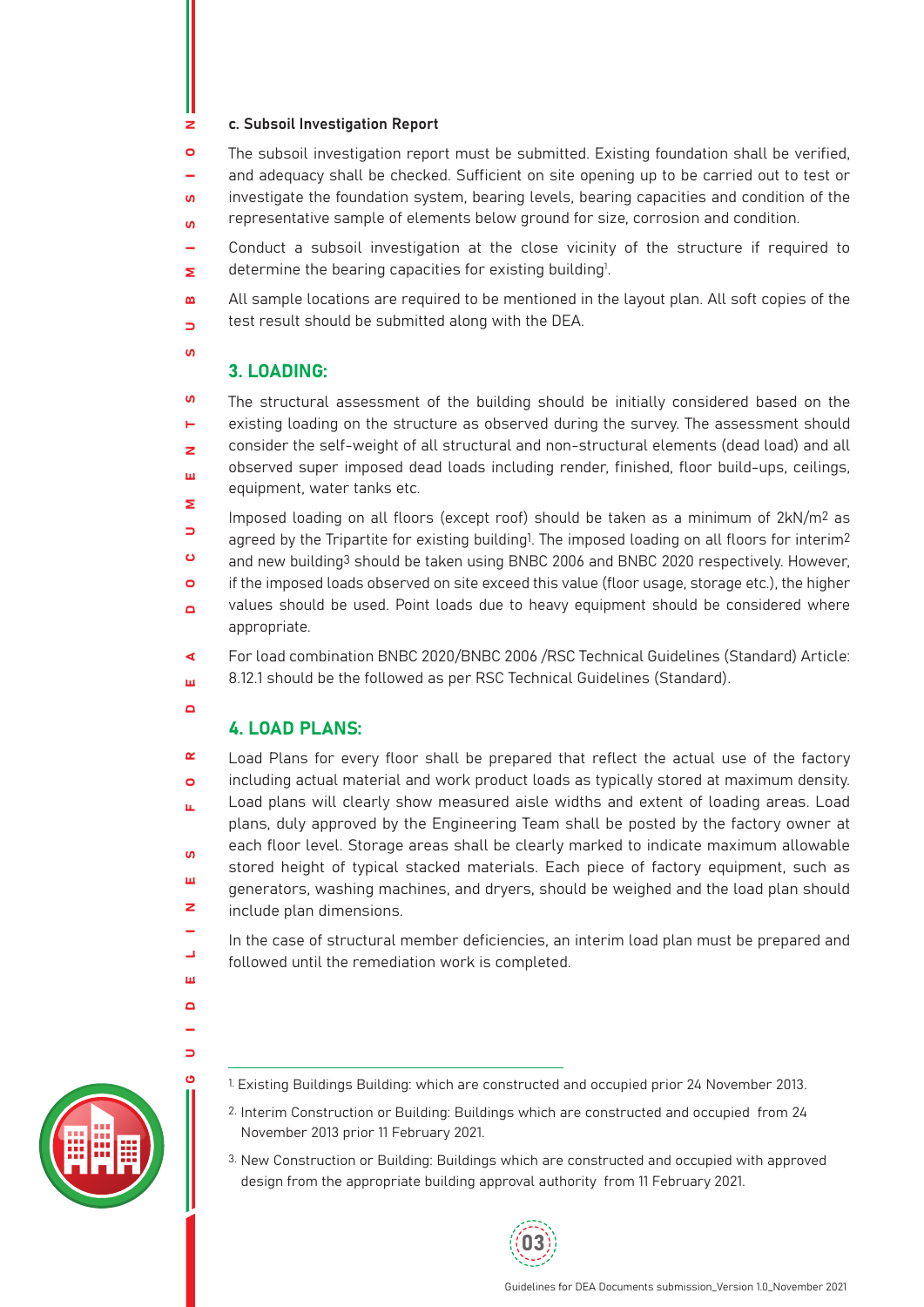### 5. ANALYSIS:  $\overline{z}$

 $\circ$ A structural model of the building should be developed using an international recognized computer analysis package. A non-exhaustive list of suitable software is listed below:

- $\mathbf{u}$ i. ETABS
- $\mathbf{u}$ ii. STAAD.Pro
- iii. SAP 2000 Σ
- iv. SAFE  $\mathbf{a}$ 
	- v. Any other software used
- $\overline{u}$ The analysis based on as-built drawing should consider the vertical and lateral stability of the structure in accordance with BNBC 2006, as amended by the Tripartite Document and BNBC 2020.  $\overline{10}$
- e. Final analysis must show structural adequacy of all the members using concrete compressive strength/rebar strength of composite section (Old/new concrete/rebar)  $\overline{z}$
- ш All soft copies of the analysis should be submitted along with DEA.
- Σ

ш  $\Box$ 

 $\Rightarrow$ 

 $\Rightarrow$ 

### 6. REPORT:  $\Rightarrow$

GUIDELINES FOR DEA DOCUMENTS SUBMISSION  $\ddot{\mathbf{c}}$ The report shall contain the description of the structural design with basic design  $\bullet$ information as provided below, so that any other structural design engineer will be able to independently verify the design parameters and the member sizes using this basic  $\overline{\mathbf{a}}$ information. The design report shall include, but not be limited to, the following:

- ◀ **Contents:** The table of contents should include all main and sub content including all ш chapters' headings and page numbers.
- $\Box$ **Executive summary:** An executive summary should be written in an organized way such that readers can rapidly become acquainted with the content incorporated in the report. It  $\alpha$ usually contains a brief statement of the structure, background information of structure, preliminary assessment findings, concise analysis output and key findings.  $\bullet$
- ü. **Introduction:** An introduction should include project background, scope of work, site visit, objectives, the construction history, type of building materials, number of stories, height of structures, building type, floor areas, building framing structural system, floor usages,  $\mathbf{u}$ occupying year, foundation types, etc. ш
- z Codes and standards: This section should include Design codes (ACI, AISC), design method (USD, LRFD), load combinations (BNBC 2020, BNBC 2006, NTPA, ACCORD), analysis type  $\overline{a}$ (Static and dynamic), special considerations, etc.  $\overline{\phantom{a}}$ 
	- **Field investigation observations:** In this section, the building engineer should comment on the source of the as-built drawing and any changes/alterations from the construction drawings. The visual observations of the building like crack, damage, vibration, dampness, settlement, tilting, corrosion etc. should be addressed. The in-situ field investigation like foundation excavation, rebar confirmation through scanning/strip cutting, core test location, etc should be incorporated. All the pictorial evidence should be attached in the appendix.
		- **Material properties:** The section shall be including of evaluated of concrete strength, rebar strength, steel member strength, bearing capacity of the soil, concrete mix design and all related calculations. All test reports shall be attached in the Appendix.